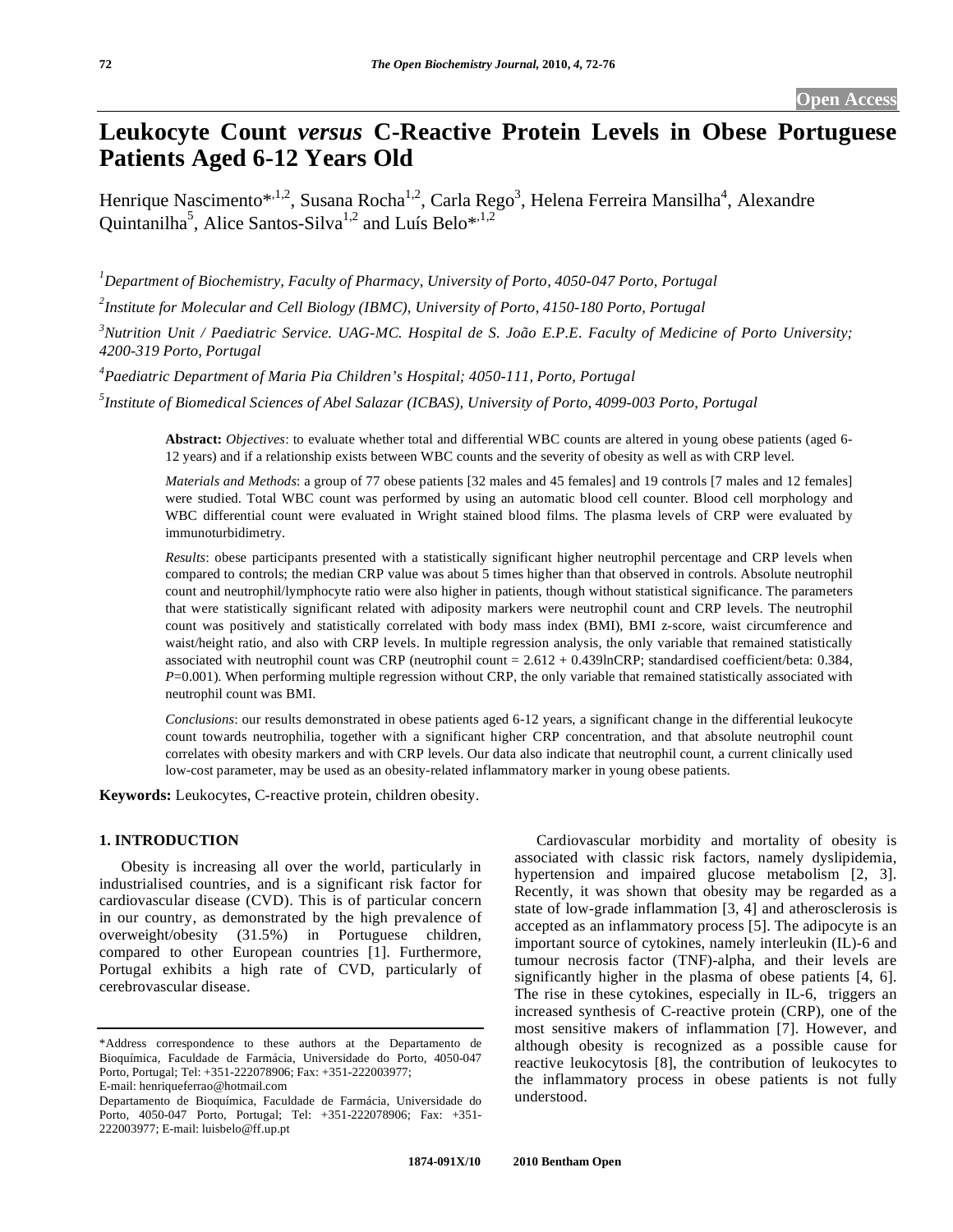To date, limited investigations have examined the associations between white blood cell (WBC) count and obesity in children and adolescents. A National Health and Nutrition Examination Survey of the US population demonstrated that overweight is associated with higher WBC count in children [9]. Furthermore, a recent study performed in female obese adolescents showed that WBC count is positively related to body mass index (BMI), waist circumference, and total adipose tissue (TAT) and subcutaneous adipose tissue (SAT) areas [10]. After adjustment for metabolic risk factors, only neutrophil counts were positively related to BMI, waist circumference, and TAT; lymphocyte and basophil counts were negatively related to BMI and waist circumference [10]. This study was performed only in female adolescents (aged 10-19 years) and no control group was used.

 It is still uncertain which WBC subfractions are more altered in obese children and adolescents, and how prematurely these changes occur in obesity. Thus, the aim of our work was to evaluate whether total and differential WBC counts are altered in young obese patients (aged 6-12 years) and if a relationship exists between WBC counts and the severity of obesity (according to BMI z-score, waist circumference and waist/height ratio) as well as with CRP level, a known sensitive marker of inflammation.

## **2. MATERIAL AND METHODS**

### **2.1. Subjects**

 The protocol used for all participants was approved by the Committees on Ethics of the University Hospital S. João and of the Children's Hospital Maria Pia, Porto. Obese patients, aged 6-12 years, were identified from medical records at the Departments of Pediatrics of Hospital Maria Pia and Hospital S. João, Porto. All children that reached inclusion criteria were invited to participate in the study. Seventy seven obese children participated in the study after informed and written consent of their parents. The study took place between May 2006 and March 2007.

 Healthy control subjects, age and sex matched with obese patients, were recruited from the general population.

 Obesity was defined as BMI greater than the 95th percentile for age and gender, according to 2000 Centre for Disease Control and Prevention (CDC) growth charts. Because BMI is not normally distributed, we used bodymass index z-score (BMI z-sc); BMI z-sc values were achieved by using a calculator that has per basis the 2000 CDC growth charts.

 Clinical data regarding the sample population was collected. The physical examination included the measurement of height, weight, waist circumference, and the presence of skin lesions related with obesity and its comorbidities.

 The participants were invited to the research centers after an overnight fast and, after clinical examination, blood was collected for laboratory analysis.

 Smokers, subjects with diabetes *mellitus*, endocrine disorders, hereditary diseases, inflammatory or infectious diseases or under any therapy that could interfere with our results were excluded from the study.

#### **2.2. Procedures and Assays**

#### *2.2.1. Blood Samples*

 Fasted blood samples were obtained and processed within 2h of collection. Blood was obtained by venipuncture in EDTA containing tubes. Plasma aliquots were made and immediately stored at  $-70^{\circ}$ C until assayed.

## *2.2.2. Laboratory Analysis*

 Total WBC count was performed by using an automatic blood cell counter (ABX Micros 60-OT). Blood cell morphology and WBC differential count were evaluated in Wright stained blood films. The plasma levels of CRP were evaluated by immunoturbidimetry [CRP (latex) High-Sensitivity, Roche Diagnostics].

#### **2.3. Statistical Analysis**

 Statistic analysis was performed using the Statistical Package for Social Sciences (SPSS, version 17.0) for Windows. Kolmogorov-Smirnov analysis was used to test if the results were normally distributed. The results normally distributed are presented as mean ± SD and those notnormally distributed are presented as median (interquartile range).

 Controls and obese patients were compared using Student's unpaired *t* test or Mann-Whitney *U* test. The distribution of males and females with respect to categorical variables was analysed using chi-squared  $(\chi^2)$  test and Fisher's exact test.

 The strength of the association between the substances was estimated by Pearson correlation coefficient, after logarithmic transformation of the variables (when necessary). To evaluate the contribution of the different variables to neutrophil count, we performed multiple regression analysis, using stepwise selection, with an entry criteria of  $P \le 0.05$ . Significance was accepted at  $P$  less than 0.05.

#### **3. RESULTS**

 The demographic and clinical characteristics of the obese participants (*n*=77) and controls (*n*=19) are presented in Table **1**. The groups were matched for age and gender; as expected, BMI and BMI z-sc values were significantly higher in patients.

 Obese participants presented with a statistically significant higher neutrophil percentage and CRP levels (Table **2**). Absolute neutrophil count and neutrophil/l ymphocyte ratio were also higher in patients, though without statistical significance.

 Concerning the comparison between boys and girls, no statistical significant differences were observed within both groups (data not shown).

 The correlations between CRP levels and the absolute count for each type of leukocyte with adiposity markers are presented in Table **3**. The only parameters that were statistically significant related with adiposity markers were neutrophil count and CRP levels. The neutrophil count was positively and statistically correlated with BMI, BMI z-sc, waist circumference and waist/height ratio, and also with CRP levels. In the multiple regression analysis, the only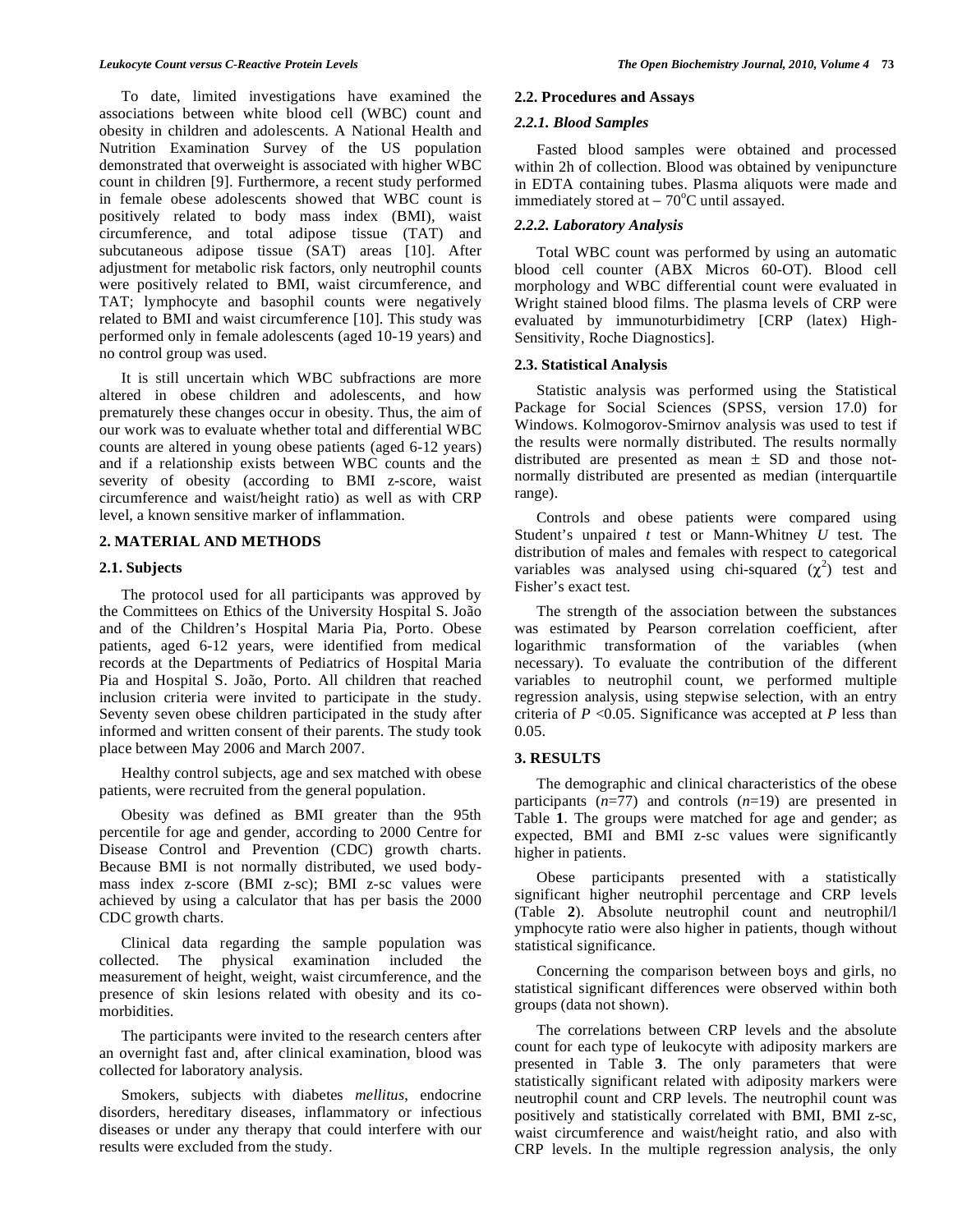# **Table 1. Characteristics of the Studied Subjects**

|                          | <b>Controls</b><br>$(n=19)$ | Obese patients<br>$(n = 77)$ |                          |
|--------------------------|-----------------------------|------------------------------|--------------------------|
| Age (years)              | $8.5 \pm 1.6$               | $9.1 \pm 1.6$                | 0.133                    |
| Gender male $(n)$        | $7(36.8\%)$                 | 32 (41.6%)                   | 0.708                    |
| <b>BMI</b> ( $kg/m2$ )   | $16.27 \pm 1.54$            | $27.48 \pm 3.73$             | < 0.001                  |
| <b>BMI</b> z-sc          | $0.005 \pm 0.820$           | $2.331 \pm 0.317$            | < 0.002                  |
| Waist circumference (cm) | $\overline{\phantom{a}}$    | $86.9 \pm 10.2$              | $\overline{\phantom{a}}$ |
| Waist/Height ratio       | $\overline{\phantom{a}}$    | $0.609 \pm 0.054$            | $\overline{\phantom{a}}$ |

Values are given as mean  $\pm$  SD, unless otherwise indicated.

## **Table 2. Total and Differential Leukocyte Counts and CRP Levels in Controls and Obese Patients Aged 6-12 Years**

|                               | <b>Controls</b><br>$(n = 19)$ | Obese patients<br>$(n = 77)$ | $\boldsymbol{P}$ |  |
|-------------------------------|-------------------------------|------------------------------|------------------|--|
| WBC $(x 10^9/1)$              | $7.13 \pm 1.94$               | $7.37 \pm 1.75$              | 0.597            |  |
| Neutrophils $(\% )$           | $47.61 \pm 9.59$              | $51.86 \pm 7.91$             | 0.048            |  |
| Eosinophils $(\% )$           | $5.26 \pm 5.02$               | $3.65 \pm 2.20$              | 0.186            |  |
| <b>Basophils</b> (%)          | $0.47 \pm 0.34$               | $0.53 \pm 0.31$              | 0.453            |  |
| Lymphocytes $(\% )$           | $41.18 \pm 9.49$              | $38.39 \pm 7.50$             | 0.172            |  |
| Monocytes $(\% )$             | $5.47 \pm 1.64$               | $5.57 \pm 1.69$              | 0.814            |  |
| Neutrophils $(x 10^9/1)$      | $3.43 \pm 1.31$               | $3.87 \pm 1.29$              | 0.186            |  |
| Eosinophils $(x 109/I)$       | $0.42 \pm 0.48$               | $0.26 \pm 0.16$<br>0.176     |                  |  |
| <b>Basophils</b> $(x 10^9/1)$ | $0.04 \pm 0.03$               | $0.04 \pm 0.02$<br>0.462     |                  |  |
| Lymphocytes $(x 109/I)$       | $2.85 \pm 0.75$               | $2.79 \pm 0.71$              | 0.739            |  |
| Monocytes $(x 109/I)$         | $0.39 \pm 0.13$               | $0.40 \pm 0.12$              | 0.664            |  |
| Neutrophil/lymphocyte ratio   | $1.28 \pm 0.53$               | $1.44 \pm 0.49$<br>0.193     |                  |  |
| $CRP$ (mg/l)                  | $0.32(0.19-0.89)$             | $1.73(0.82 - 3.67)$          | < 0.001          |  |

Values are given as mean  $\pm$  SD or median (interquartile range).

# **Table 3. Correlations Between CRP Level and the Absolute Count for Each Type of Leukocytes with Adiposity Markers, in Obese Patients Aged 6-12 Years**

|                             | Neutrophils $(x109/I)$ | Lymphocytes $(x109/I)$ | Monocytes $(x109/I)$ | Eosiniphols $(x109$ .I) | Basophils $(x109.I)$ | <b>Ln PCR</b>            |
|-----------------------------|------------------------|------------------------|----------------------|-------------------------|----------------------|--------------------------|
| <b>BMI</b> ( $kg/m2$ )      | 0.289*                 | 0.046                  | 0.076                | 0.089                   | 0.058                | $0.261*$                 |
| <b>BMI</b> z-sc             | $0.249*$               | 0.120                  | 0.058                | 0.064                   | 0.113                | $0.313**$                |
| Waist<br>circumference (cm) | $0.225*$               | 0.089                  | 0.101                | 0.019                   | $-0.017$             | 0.188                    |
| Waist/height ratio          | $0.230*$               | 0.178                  | 0.099                | 0.175                   | 0.097                | $0.317**$                |
| Ln CRP                      | $0.384**$              | 0.075                  | $0.295*$             | 0.014                   | 0.051                | $\overline{\phantom{a}}$ |

\**P*<0.05; \*\**P*<0.01.

variable that remained statistically associated with neutrophil count was CRP (neutrophil count =  $2.612 + 0.439$ lnCRP; standardised coefficient/beta: 0.384, *P*=0.001); BMI was excluded from this model but its partial correlation almost reached statistical significance (0.212, *P*=0.067). When performing multiple regression without CRP, the only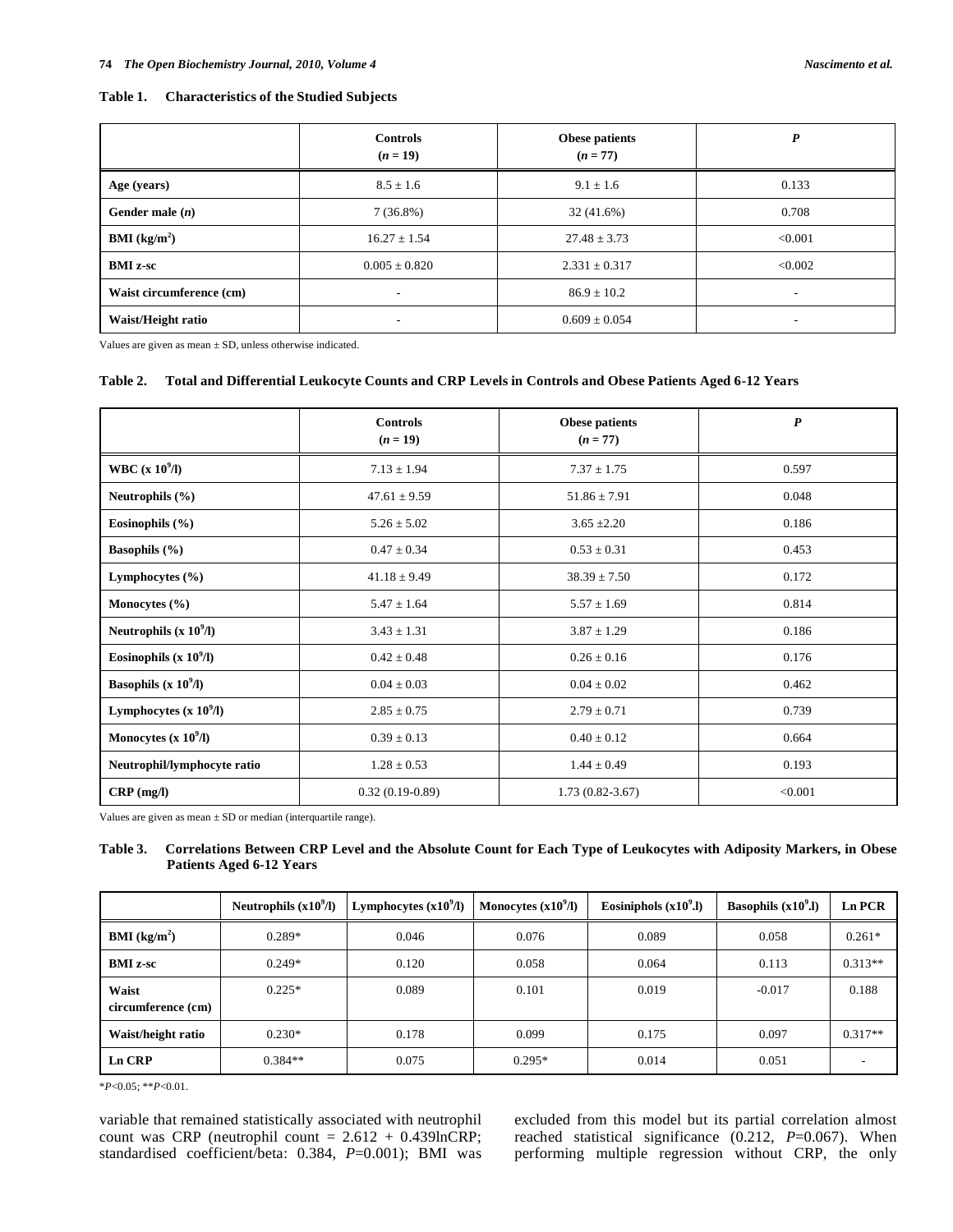variable that remained statistically associated with neutrophil count was BMI (neutrophil count  $= 1.117 + 0.100$ BMI; standardised coefficient/beta: 0.289, *P*=0.011).

#### **4. DISCUSSION**

 Leukocytosis is often associated with atherosclerotic disease and is accepted as a risk factor for CVD [11-13]. The association between leukocyte count and risk of atherosclerotic disease is plausible because leukocytes give a major contribution to the rheologic properties of blood, alter their own adhesive properties under stress and participate also in endothelial injury [11]. Moreover, the recruitment of monocytes and lymphocytes to the artery wall is characteristic of atherosclerosis [14].

 Atherosclerosis is a chronic disease that begins early in life. Obesity is an important risk factor for the development of CVD, but, to date, limited investigations have examined the associations between WBC count and obesity in children and adolescents.

 A study on subjects who were referred for further evaluation of leukocytosis by their family physicians demonstrated that obesity is the second most common cause of leukocytosis, being smoking the commonest cause [8]. Furthermore, in a previous large cross-sectional epidemiological study, performed in adults, an increased BMI was a statistically significant independent predictor of a higher peripheral blood leukocyte count [15]. Leptin, IL-1, IL-6 and TNF- $\alpha$ , all produced by the human adipose tissue, have been implicated in this leukocyte rise [8, 14, 16, 17]. However, as far as we know, this is the first study assessing the association of leukocyte count with obesity and its associated inflammation, assessed by CRP levels, in obese patients and (lean) controls aged 6-12 years.

 As leukocyte count changes with age and is influenced by gender [15], we matched controls and patients for gender and age. We chose participants aged 6-12 years, as in this age range it is not normally observable significant changes in leukocyte counts. In our study, we also did not find any significant correlation between total and differential leukocyte counts with age.

 The median CRP value was about 5 times higher than that observed in controls, demonstrating an inflammatory process in such young obese patients (Table **2**). The total leukocyte count did not show a statistically significant change in obesity, but a different ratio between the different leukocyte types was observed, as showed by the significantly higher value in the percentage of neutrophils with obesity. Even though no significant differences in absolute neutrophil count were observed, patients presented a trend to higher values. Moreover, absolute neutrophil count correlated not only with markers of obesity but also with CRP levels. This suggests that neutrophil count may be used as a marker of obesity severity, with its associated inflammatory state. The fact that CRP levels remained statistically associated with neutrophil count by multiple regression analysis may be explained by the fact that there are cytokines, produced and released by the adipocyte, namely IL-6 and IL-1, that are able to induce both an increase in CRP synthesis and neutrophilia *via* demargination of neutrophils from the marginal "pool", acceleration of bone marrow neutrophil

release or enhancement of bone marrow granulopoiesis [7, 18, 19]. It is worthy to emphasise that in our study, when CRP was removed from the model, BMI was the only variable that remained statistically associated with neutrophil count.

 The significant positive correlations that we found between neutrophil count and BMI and waist circumference values are in agreement with those obtained by Kim and Park [10] in female obese adolescents aged 10-19 years. However, we were unable to find any correlation with absolute lymphocyte count. Kim and Park [10] also found that WBC count is strongly related to subcutaneous rather than visceral adiposity.

 There are a lot of beneficial effects on health resulting from moderated aerobic physical exercise, namely a reduction in obesity markers (e.g. BMI) and in risk of type 2 diabetes, and an improvement in endothelial function and lipid profile, all risk factors for CVD [20-23]. Data from large study populations also suggest an inverse association between chronic physical activity and the level of some inflammatory markers (e.g. CRP and interleukin-6) [21, 24, 25]. In obese adult subjects who lost weight significantly, leukocytosis and the acute-phase reactants seem to gradually return to normal [8]. However, few data exists in literature regarding young obese subjects. It was shown that 3 months of moderate lifestyle intervention in obese adolescents seems to attenuate the inflammatory state associated with obesity, as observed by a reduction in elevated circulating concentrations of CRP, fibrinogen and IL-6, non-traditional risk factors for CVD [16]. However, and despite the consistency of the results, the small sample size of this study  $(n = 8$  in the intervention group) calls for attention in strengthening these results with further studies. Reinehr *et al.* [26], by evaluating 16 obese children who lost weight over a 1-year period, found a significant decrease in CRP but no significant changes in TNF-alpha levels. If future research supports the idea that, at young ages, the protection provided by regular physical activity against obesity-mediated inflammation is relevant, this would encourage even more its practice. Moreover, at these young ages, this would also be a good opportunity to implement healthy lifestyles.

 In conclusion, our results demonstrated a significant change in the differential leukocyte count towards neutrophilia, together with a significant higher CRP concentration, in obese patients aged 6-12 years, and that absolute neutrophil count correlates with obesity markers, especially BMI, and with CRP levels. Our data also indicate that neutrophil count, a current clinically used low-cost parameter, may be used as an obesity-related inflammatory marker in young obese patients. However, more studies are needed to confirm our findings, involving larger number of cases. Furthermore, young obese patients may deserve from physical activity programs.

# **ACKNOWLEDGEMENTS**

 The authors wish to thank the technicians Amélia Ferreira, Andreia Sousa, Joana Barros and Isabel Almeida for expert assistance on blood collection, and to the University of Porto (IPG07/2007) for financial support.